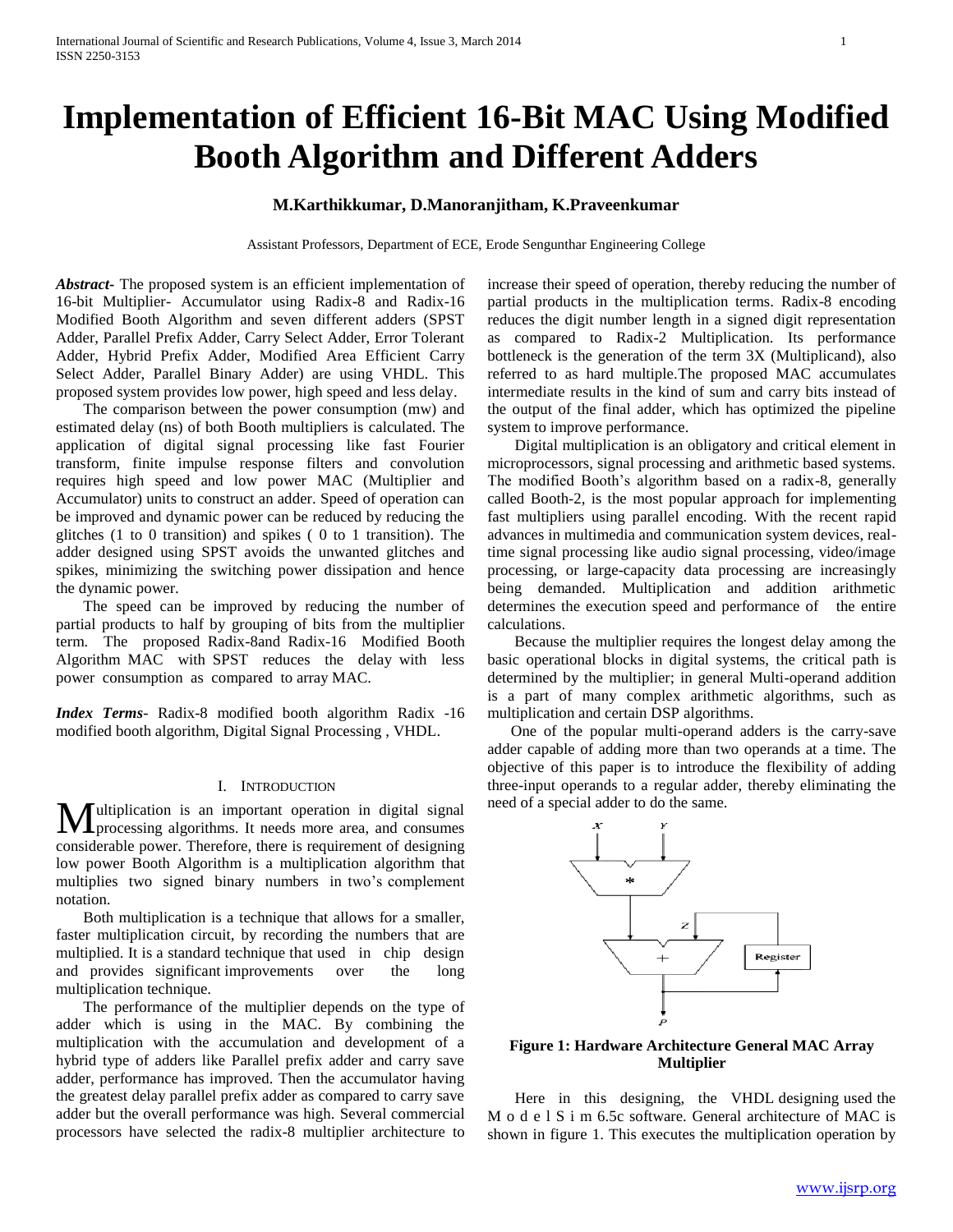International Journal of Scientific and Research Publications, Volume 4, Issue 3, March 2014 2 ISSN 2250-3153

multiplying the multiplier and the multiplicand. Multiplier is considered as X and multiplicand is Y. This is added to the previous multiplication result Z as the accumulation step.

## II. TYPES OF ADDERS

# 2.1 SPST ADDER

 In this Adder, the 16-bit adder / Subtractor is divided into MSP (Most Significant Part) and LSP (Least Significant Part) between the 8th and 9th bits. In which the MSP of the original adder is modified to include the detection logical circuits, data controlling circuits, sign extension circuits, latch and clock circuits, logic for calculating carry-in and carry-out signals.



#### **Figure 2: Proposed Low Power SPST Equipped Multiplier**

 Logic gates are used to implement the latches and the sign extension circuits in order to reduce the additional overhead as for as possible. Low power adder / Subtractor consists of the above blocks, Figure 2. shows the Proposed Low Power SPST Equipped Multiplier which has the following parts:

1.Latch 2.Detection logic 3.Sign extension logic

 All the arithmetic operations can be implemented using Low-power VLSI system design, where the fundamental operation in the signal processing.

#### 2.2 KONGGE STONE ADDER

 The design of sparse adders relies on the use of a sparse parallel-prefix (Kongge-Stone) carry computation unit and carryselect (CS) blocks. Only the carries at the boundaries of the carry-select blocks are computed in the adder, saving considerable amount of area in the carry-computation unit. A 32 bit adder with 4-bit sparseness is shown below. The block which is used to select carry, computes two sets of sum bits corresponding to the two possible values of the incoming carry. When the actual carry is computed, it selects the correct sum without any delay overhead. The Inter Adder structure and the computation unit is shown in figure 3 and 4.



2.3 CARRY SELECT ADDER

 We investigate design methods to minimize the power-delay product of 16-bit adders in partially depleted (PD) silicon-oninsulator (SOI) technology. Addition is used as a benchmark here since it is one of the important tasks performed by the CPU, considering that adders are needed in the Arithmetic and Logic Units, for the memory address generation and for floating point calculations. The improvement of the power-delay product will be performed at the different hierarchical

 Levels of the design: circuit design style, cell decomposition, and global architecture.



**Figure 4: Using a sparse carry computation unit**

 In this study, we concentrate on static design styles, since the performance advantage of both dynamic logic styles and passgate design is expected to decrease in future deep-submicron technologies. The features of lower dynamic power consumption and higher noise margin make static CMOS particularly attractive.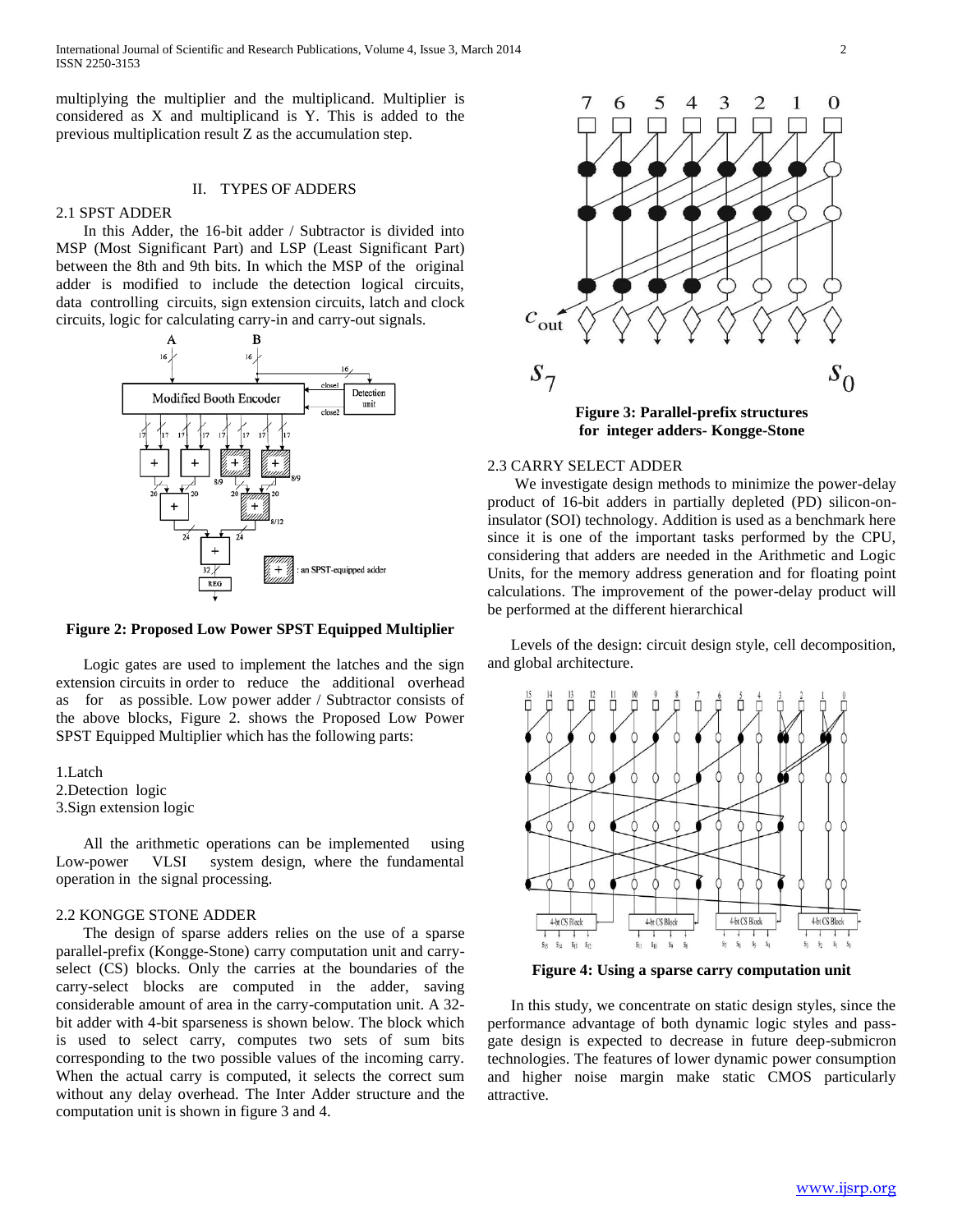

**Figure 5 : Regular Fixed Size CSLA**

 A 16-bit carry-select adder with a uniform block size of 4 can be created with three of these blocks and a 4- bit ripple carry adder which is show in fig 5. Since carry-in is known at the beginning of computation, a carry select block is not needed for the first four bits. The delay of this adder will be four full adder delays, plus three MUX delays.

 A 16-bit carry-select adder with variable size (Figure 6) can be similarly created. Here we show an adder with block sizes of 2-2-3-4-5. This break-up is ideal when the full-adder delay is equal to the MUX delay, which is unlikely. The total delay is two full adder delays, and four multiplexer delays.



**Figure 6 : Variable Sized CSLA**

 Moreover, the activation of the parasitic bipolar transistor in PD SOI is reported to result in fatal erroneous states in dynamic logic and to make circuit design with pass-gates more difficult. The renewed interest in static design styles like pseudo-NMOS and rationed CMOS shows that alternative design styles are

investigated in SOI in order to reduce the power dissipation while still maintaining high-speed performance.

# 2.4 ERROR TOLERANT ADDER

 A1CSA: An Energy-Efficient Fast Adder Architecture for Cell-Based VLSI Design is Error Tolerant Adder. In modern VLSI technology, the occurrence of all kinds of errors has become inevitable. By adopting an emerging concept in VLSI design and test, Error Tolerance (ET), a novel Error-Tolerant Adder (ETA) is proposed.



**Figure 7: Arithmetic Procedure of Error Tolerant Adder**

 The ETA is able to ease the strict restriction on accuracy and at the same time achieve tremendous improvements in both the power consumption and speed performance.

 When compared to its conventional counterparts, the proposed ETA is able to attain improvement in the Power-Delay Product (PDP).



**Figure 8: Block Diagram of Error Tolerant Adder**

 One important potential application of the proposed ETA is in digital signal processing systems that can tolerate certain amount of errors. The delay and power are compared for various adders like RCA and CLA. ETA has high speed and less power compared to its counterparts.

# 2.5 HYBRID PREFIX ADDER

 Parallel Prefix addition is a technique for improving the speed of binary addition. Due to continuing integrating intensity and the growing needs of portable devices, high performance and high performance designs are of prime importance.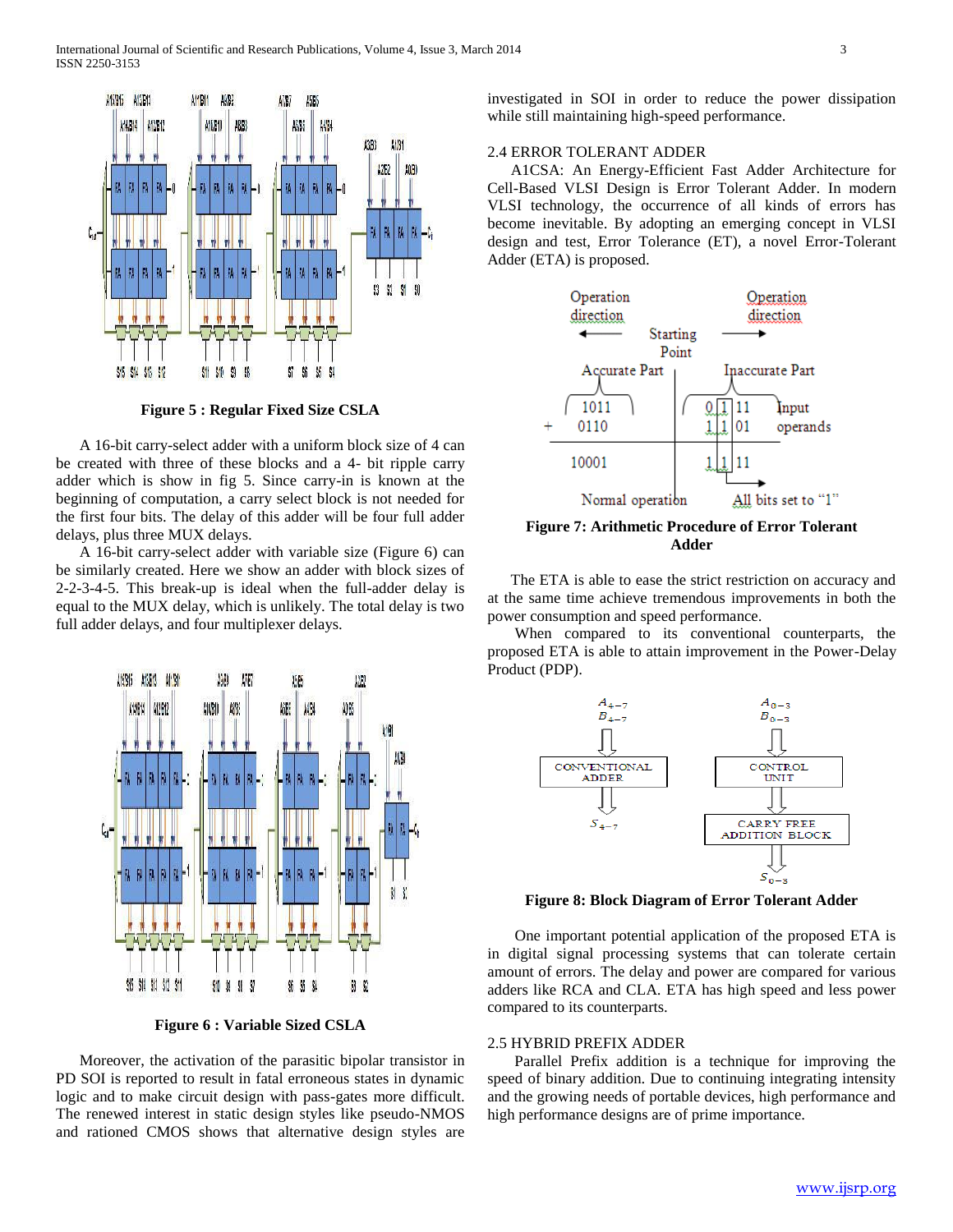The classical parallel prefix adder structures presented in the literature over the years optimize for depth of logic, area, fan-out and interconnect count of logic circuits. A new architecture for performing 8-bit, 16-bit and 32-bit Parallel Prefix addition is proposed. The proposed prefix adder structures is compared with several classical adders of same bit width in terms of power consumed, delay calculated and number of computational nodes. The results reveal that the proposed structures have the least power delay product when compared with its peer existing Prefix adder structures.

# 2.6 MODIFIED AREA EFFICIENT CARRY SELECT ADDER

 Carry Select adder (CSLA) is an adder which computes n+1 bit sum of two n bit numbers. When compared to earlier Ripple Carry Adder and Carry Look Ahead Adder, Regular CSLA(R-CSLA) is observed to provide optimized results in terms of area. From the architecture of Modified CSLA it is observed that there is a possibility of reducing the area further .Regular CSLA uses dual Ripple Carry Adder to perform addition operation. Modified CSLA (M-CSLA) uses BEC as add one circuit which reduces the area furthermore, such that the total gate count is reduced subsequently.

 For 16bit addition, it is proposed to simple gate level modification which significantly reduces the area. It is known as Modified Area Efficient Carry Select Adder (MA-CSLA), shown in figure 9. The strategic work in MA-CSLA reduces the area using the modified XOR gates.



**Figure 9: Modified Area Efficient Carry Select Adder (MA-CSLA)**

 The result analysis shows that the Modified area efficient CSLA is better than the M-CSLA for low power applications like digital signal processing and ALU.

# 2.7 PARALLEL BINARY ADDER

 The goal of this paper is to present architectures that provide the flexibility within a regular adder to augment/decrement the sum of two numbers by a constant which is considering in the addition process.



**Figure 10: Modified PBA block diagram**

 This flexibility adds to the functionality of a regular adder, which achieving a comparable performance to conventional designs, therefore eliminating the need of having a dedicated adder unit to perform similar tasks. In this adder if the third operand is a constant, design to accomplish three-input addition. This is accomplished by the introduction of flag bits.

 Such designs are called Enhanced Flagged Binary Adders (EFBA), shown in figure 10. It also examines the effect on the performance of the adder when the operand size is expanded from 16 bits to 32 and 64 bits. Detailed analysis has been provided to compare the performance of the new designs with carry-save adders in terms of delay, power dissipated and area consumes.

# III. IMPLEMENTATION

 Booth multiplication is a technique that allows faster multiplication by grouping the multiplier bits. The grouping of multiplier bits and Radix-8 Booth encoding reduce the number of partial products to half.

 The shifting and adding for every column of the multiplier term and multiplying by 1 or 0 is commonly using. But here we take every second column, and multiply by  $\pm 1$ ,  $\pm 2$ , or 0. The advantages of this method is halving of the number of partial products. In Booth encoding the multiplier bits are formed in blocks of three, such that each blocks overlap the previous block by only one bit.

 Grouping is started from the LSB side, and the first lock only uses two bits of the multiplier term. Figure 3 below shows the grouping of bits from the multiplier term.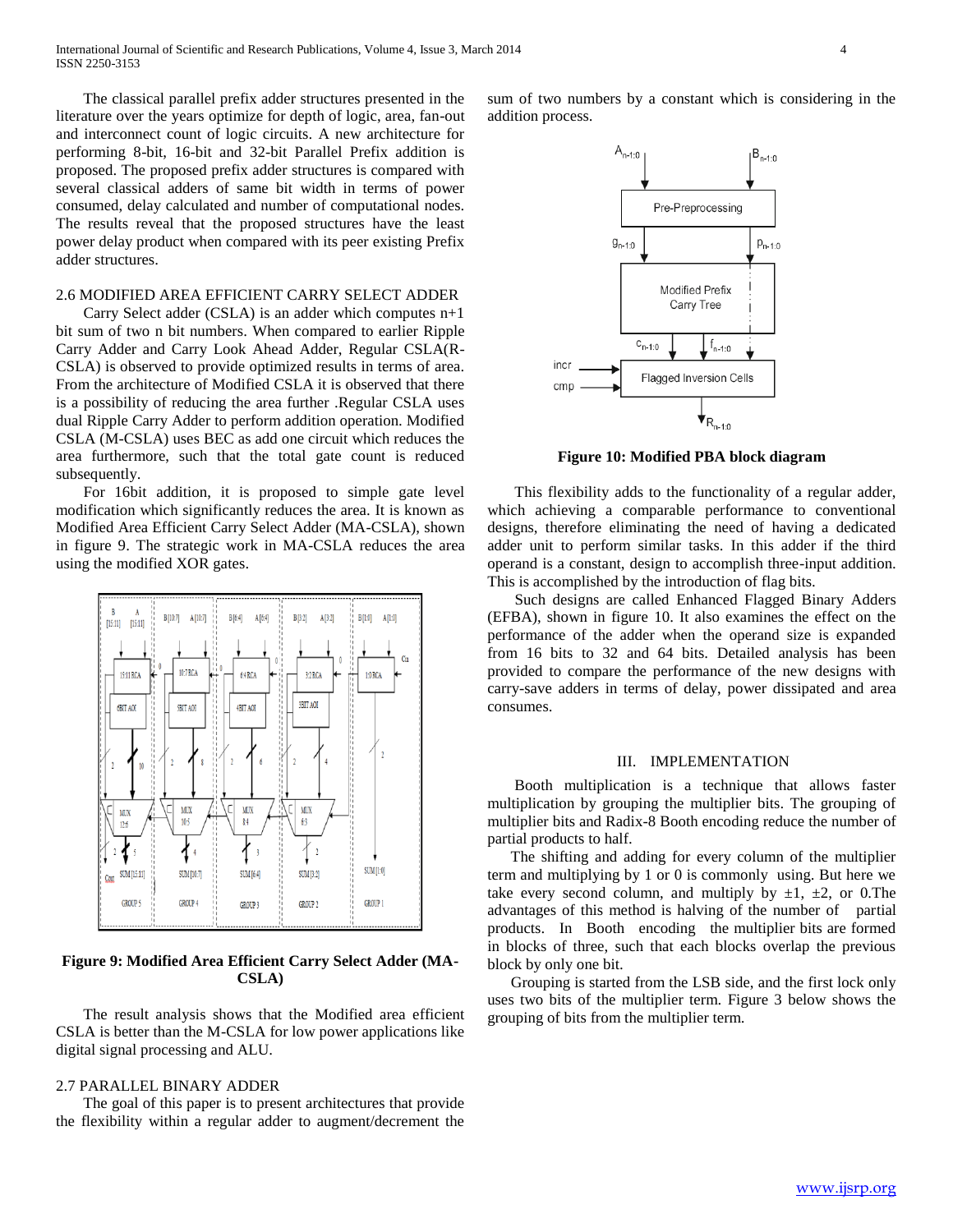

**Figure 11: Grouping of bits from the multiplier term in the multiplication operation**

| B   | Zn  | <b>Partial Product</b>   |  |  |
|-----|-----|--------------------------|--|--|
| 000 |     |                          |  |  |
| 001 |     | $1 \times$ Multiplicand  |  |  |
| 010 |     | $1 \times$ Multiplicand  |  |  |
| 011 |     | $2\times$ Multiplicand   |  |  |
| 100 | 2   | $-2\times$ Multiplicand  |  |  |
| 101 |     | $-1 \times Multiplicand$ |  |  |
| 110 | - 1 | $-1 \times Multiplicand$ |  |  |
|     |     |                          |  |  |

#### **Table 1: Operations on the multiplicand**

 To obtain the correct partial product each block is decoded from the grouped terms. Table 1 shows the encoding of the multiplier value Y, which using the Modified Booth Algorithm. Which generating the following five signed digits, -2,  $-1$ , 0,  $+1$ ,  $+2$ . Each encoded digit in the multiplier performs a certain operation on the multiplicand X.

#### IV. MODIFIED BOOTH

#### **ALGORITHM FOR RADIX-8**

 The number of subsequent calculation stages can be decreased by enhancing the parallelism operation. So, one of the solutions of realizing high speed multipliers is to enhance parallelism operation.

 The Radix-4 Booth multiplier is the modified version of the conventional version of the Booth algorithm (Radix-2), which has two drawbacks. They are: (i) Which is inconvenient in designing parallel multipliers because the number of add subtract operations and the number of shift operations becomes variable. (ii) When there are isolated 1's, the algorithm becomes inefficient. These problems are overcome by sing modified Radix-8 Booth multiplier. The Booth algorithm which scans the strings of three bits is given below:

- 1) If necessary to ensure that n is even, then the sign bit 1 position is extend.
- 2) A 0 bit is appended to the right of the LSB of the multiplier.
- 3) Each partial products will be  $0$ , +M,-M, +2M,-2M,-3M,+3M,-4Mor+4M.

**Table 2: Radix-8 Recoding**

| Quartet value     | Signed digit value |  |  |  |
|-------------------|--------------------|--|--|--|
| 0000              | $\overline{0}$     |  |  |  |
|                   |                    |  |  |  |
| 0001              | $+1$               |  |  |  |
| $\overline{0010}$ | $+1$               |  |  |  |
| 0011              | $+2$               |  |  |  |
| 0100              | $+2$               |  |  |  |
| $\overline{0101}$ | $+3$               |  |  |  |
| 0110              | $+3$               |  |  |  |
| 0111              | $+4$               |  |  |  |
| 1000              | $-4$               |  |  |  |
| 1001              | $-3$               |  |  |  |
| 1010              | $-3$               |  |  |  |
| 1011              | $-2$               |  |  |  |
| 1100              | $-2$               |  |  |  |
| 1101              | $-1$               |  |  |  |
| 1110              | $-1$               |  |  |  |
| 1111              | $\overline{0}$     |  |  |  |
|                   |                    |  |  |  |

 Generation of Radix 2 and Radix 8 multiplication (referred to as a hard multiple, since it cannot be obtained via simple shifting and complementing of the multiplicand) generally requires some kind of carry propagate adder to produce. Generated carry propagate adder may increase the latency, mainly due to the long wires that are required for propagating carries from the less significant to more significant bits.

 High-speed modulo multipliers using Booth encoding for partial product generation have been proposed in The Booth encoding technique reduces the number of partial products to be generated and accumulated, thereby minimizing the associated hardware. The radix-4 Booth encoding is most prevalent as all modulo-reduced partial products can be generated by mere shifting and negation. Greater savings in area and dynamic power dissipation are feasible for large word- length multipliers by increasing the radix beyond four.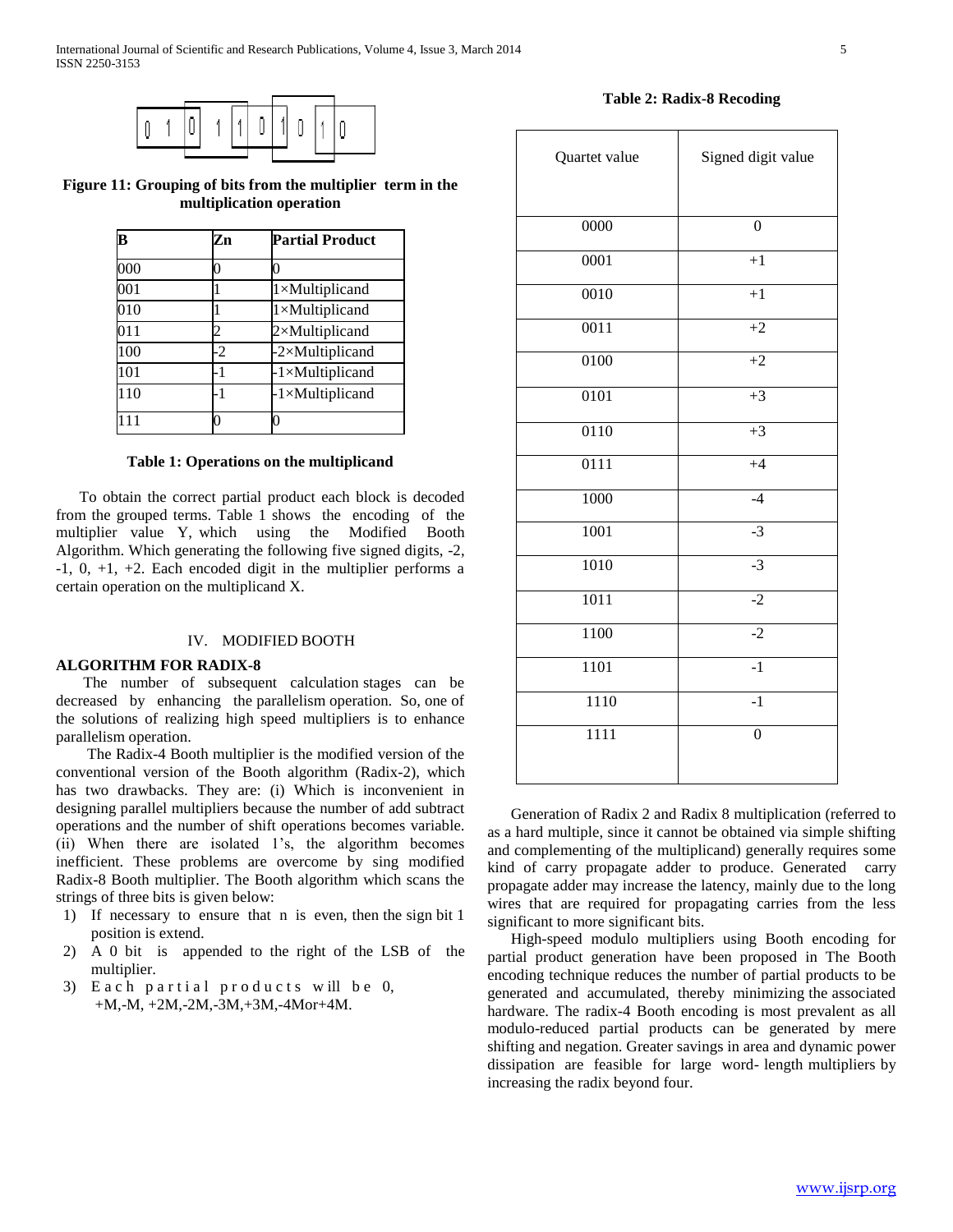

**Figure 12: Block Diagram of Radix-8 MBA**

 In the radix-8 Booth encoding, the number of partial products is reduced by two- thirds. However this reduction in the number of partial products comes at the expense of increased complexity in their generation.

 A Digital multiplier is the fundamental component in general purpose microprocessor and in DSP. Compared with many other arithmetic operations multiplication is time consuming and power hungry. Thus enhancing the performance of the circuit and reducing the power dissipation are the most important design challenges for all applications in which multiplier unit dominate the system performance and power dissipation.

 The one most effective way to increase the speed of a multiplier is to reduce the number of the partial products. The number of partial products can be reduced with a higher radix Booth encoder, but the number of hard multiples that are costly to generate and which increases simultaneously.

 To increase the speed of operation and performance, nowadays many parallel MAC architectures have been proposed. The technique Parallelism in obtaining partial products is the most common technique used in the above implemented architecture.

 There are two common approaches that make use of parallelism to enhance the multiplication performance. The difference between the two is that the latest one carries out the accumulation by feeding back the final CSA (Carry Save Adder) output rather than the final adder results which we are obtaining. The rest of the paper is organized as follows. Section second, in which an introduction to the general MAC is given along with basic MAC algorithms. Section third, in which the entire process of parallel MAC based on radix-8 booth encodings is explained. In section four which shows implementation result and the

characteristics of parallel MAC based on both of the booth encodings. At last, the conclusion will be given in section five in which provides summary of our proposed approach and discuss scope of future extensions.

#### V. RE SULT S

 The simulation results for 16-bit Radix-2 and Radix-8 modified Booth algorithm with seven adders and MAC are trying to implement. Table below shows the synthesis report for array MAC, Radix-2 and Radix-8modified Booth algorithm with seven adders which used here in MAC.

 The code is dumped onto the target device Spartan 3E (Xc3s500eft256-4), inputs (Set frequency of asynchronous nets as10MHz), signals (Set frequency of asynchronous nets as10MHz) and outputs (Set capacitive load of outputs as 28000 pf).

 Table 3 shows the comparisons of power consumption and delay estimated of the Radix-2Modified Booth Algorithm with seven different adders in MAC. Table 4 shows the power dissipation and delay of Radix-8 using that same adders which used in the Radix-2 MAC. The design summary and simulation result also shown on figure 13 and 14.

#### VI. CONCLUSION

 Here we are compared different adders by its different criteria. They worked well in either power dissipation or in delay. So the performance of each adder is different from the other. The adders avoid the unwanted glitches and thus minimizes the switching power dissipation. Radix -2 modified booth algorithm reduces the number of partial products to half by grouping of bits from the multiplier term in the multiplication operation, which improves the speed.

# VII. FUTURE SCOPE

 Nowadays we are dealing with the modified booth algorithm which is different from the booth algorithm which we are commonly using now. Radix-2 and Radix-8 Booth Algorithm is commonly using for all multiplication process. Which reduces the number of critical path, there by reduces power consumption. In this paper, 16- bit Radix-8 Modified Booth Algorithm using spurious power suppression technique is designed. The Radix-16 MBA also can be implemented from this designed Radix-8 MBA.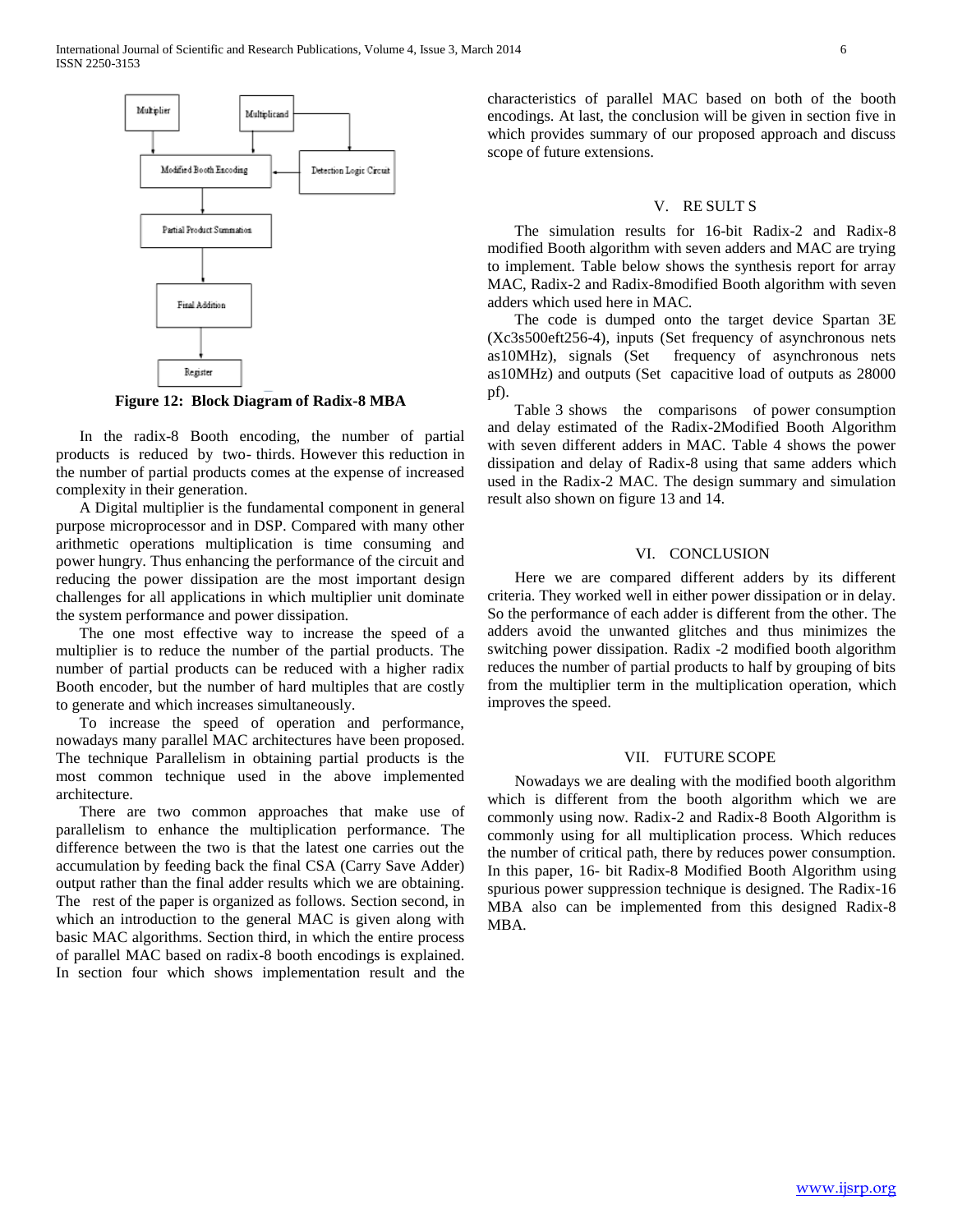**Power consumption (**mw)

| .                                         |                                                    |                             |                                           |                                        |                                   |                                         |                                                      |                                           |
|-------------------------------------------|----------------------------------------------------|-----------------------------|-------------------------------------------|----------------------------------------|-----------------------------------|-----------------------------------------|------------------------------------------------------|-------------------------------------------|
| <b>Table 3: Comparison of Radix-2 MBA</b> |                                                    |                             |                                           |                                        |                                   |                                         |                                                      |                                           |
| <b>Device</b><br>parameters               | Array<br>multiplier<br><b>&amp;accumulato</b><br>r | <b>SPST</b><br><b>Adder</b> | <b>Parallel</b><br>prefix<br><b>Adder</b> | Carry<br><b>Select</b><br><b>Adder</b> | <b>Error</b><br>tolerant<br>Adder | <b>Hybrid</b><br>prefix<br><b>Adder</b> | Mod. Area<br><b>Efficient</b><br>CSL<br><b>Adder</b> | <b>Parallel</b><br><b>Binary</b><br>adder |
| Number of<br>4 input<br><b>LUTs</b>       | $636$ out of<br>29504                              | $1093$ out of<br>29504      | $1083$ out of<br>29504                    | $657$ out of<br>9312                   | 539 out of<br>9312                | 631 out of<br>9312                      | $735$ out of<br>9312                                 | 549 out of<br>9312                        |
| Number of gate<br>count<br>for design     | 4209                                               | 5987                        | 7167                                      | 4593                                   | 3741                              | 4425                                    | 4926                                                 | 3768                                      |
| <b>Estimated</b><br>delay(ns)             | 217.8                                              | 39.69                       | 24.936                                    | 54.959                                 | 36.041                            | 50.086                                  | 57.724                                               | 53.084                                    |
|                                           |                                                    |                             |                                           |                                        |                                   |                                         |                                                      |                                           |

# **Table 4: Comparison of Radix-8 MBA**

154 | 144 | 138.80 | 16.746 | 16.338 | 16.631 | 16.508 | 16.533

| <b>Device</b><br>parameters           | <b>Array</b><br>multiplier<br><b>&amp;accumulator</b> | <b>SPST</b><br><b>Adder</b> | <b>Parallel</b><br>prefix<br><b>Adder</b> | Carry<br><b>Select</b><br>Adder | Error<br>tolerant<br><b>Adder</b> | Hybrid<br>prefix<br><b>Adder</b> | Mod.<br>Area<br><b>Efficient</b><br>CSL<br><b>Adder</b> | <b>Parallel</b><br><b>Binary</b><br>adder |
|---------------------------------------|-------------------------------------------------------|-----------------------------|-------------------------------------------|---------------------------------|-----------------------------------|----------------------------------|---------------------------------------------------------|-------------------------------------------|
| Number of<br>4 input<br><b>LUTs</b>   | $636$ out of<br>29504                                 | $1093$ out of<br>29504      | $1083$ out of<br>29504                    | 1212 out<br>of 9312             | $1083$ out of<br>9312             | 1178 out of<br>9312              | 1257 out<br>of 9312                                     | $1222$ out of<br>9312                     |
| Number of<br>gate count<br>for design | 4209                                                  | 5987                        | 7167                                      | 7875                            | 6942                              | 7629                             | 7998                                                    | 7155                                      |
| <b>Estimated</b><br>delay(ns)         | 217.8                                                 | 39.69                       | 24.936                                    | 59.723                          | 39.150                            | 54.450                           | 60.934                                                  | 66.106                                    |
| Power<br>consumption<br>(mw)          | 154                                                   | 144                         | 138.80                                    | 19.980                          | 22.906                            | 20.019                           | 19.982                                                  | 19.935                                    |

 $\mathop{\rm of}$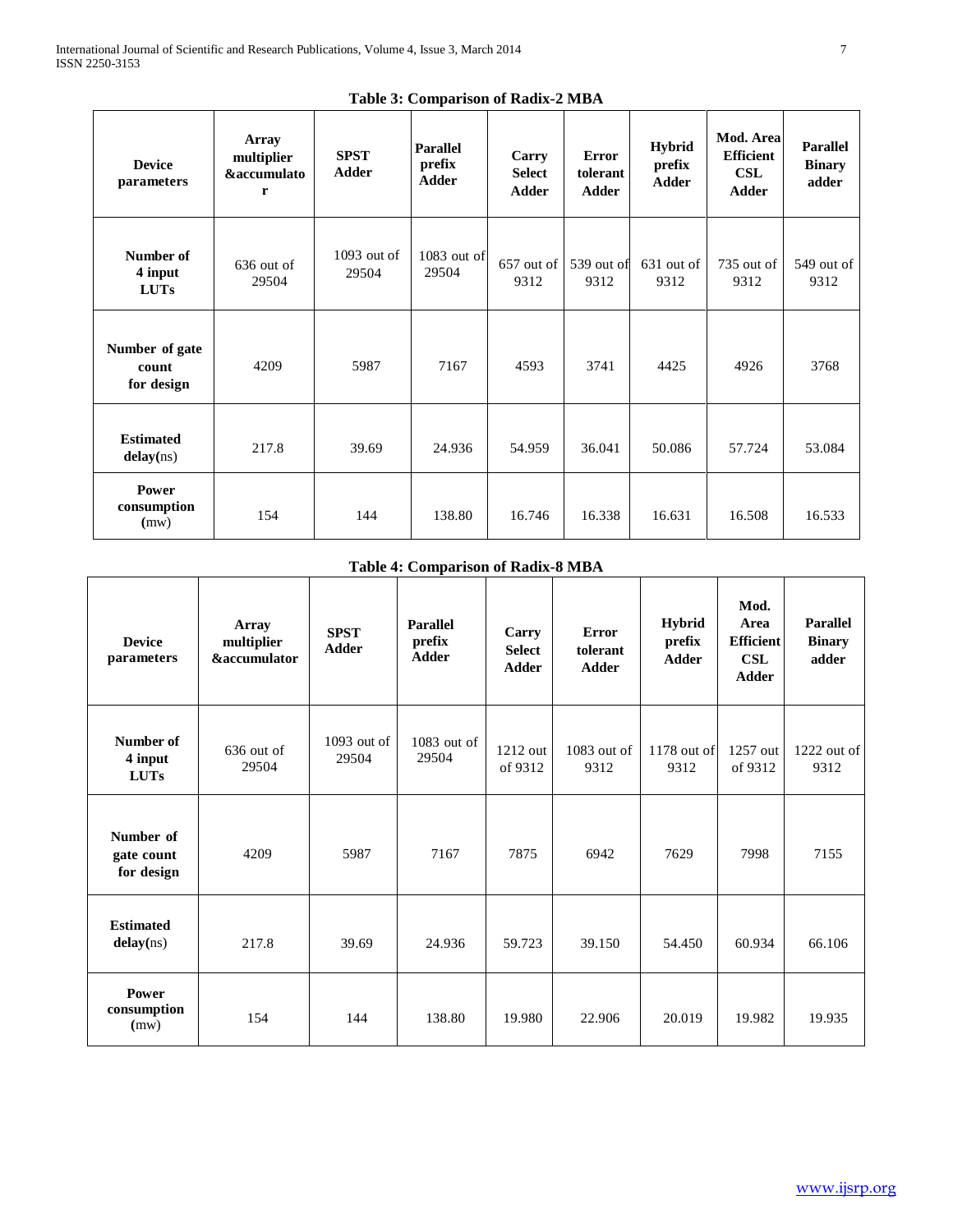

**Figure 13: Simulation results for a 16-bit multiplier using radix-8 modified Booth algorithm with Parallel Prefix adder**



**Figure 14: Simulation results for a 16-bit multiplier using radix-2 modified Booth algorithm with Error Tolerant Adder**

| <b>Device Utilization Summary</b>              |             |                  |                    |         |  |  |  |  |
|------------------------------------------------|-------------|------------------|--------------------|---------|--|--|--|--|
| <b>Logic Utilization</b>                       | <b>Used</b> | <b>Available</b> | <b>Utilization</b> | Note(s) |  |  |  |  |
| Number of 4 input LUTs                         | 1,088       | 29.50A           | 31.                |         |  |  |  |  |
| <b>Logic Distribution</b>                      |             |                  |                    |         |  |  |  |  |
| Number of occupied Slices                      | 568         | 14.752           | 31.                |         |  |  |  |  |
| Number of Slices containing only related logic | 568         | 568              | 100%               |         |  |  |  |  |
| Number of Slices containing unrelated logic    | Ō           | 568              | œ                  |         |  |  |  |  |
| <b>Total Number of 4 input LUTs</b>            | 1.095       | 29.504           | 37                 |         |  |  |  |  |
| Number used as logic                           | 1,088       |                  |                    |         |  |  |  |  |
| Number used as a route-thru                    | 7           |                  |                    |         |  |  |  |  |
| Number of bonded IOBs                          | 64          | 250              | 25%                |         |  |  |  |  |
| Total equivalent gate count for design         | 7.167       |                  |                    |         |  |  |  |  |
| Additional JTAG gate count for IOBs            | 3.072       |                  |                    |         |  |  |  |  |

**Figure 15: Design Summary of Radix-2 MBA for Parallel Prefix Adder**

| Device Utilization Summary                    |       |           |             |         |  |  |  |
|-----------------------------------------------|-------|-----------|-------------|---------|--|--|--|
| Logic Utilization                             | Used  | Available | Utilization | Note(s) |  |  |  |
| Number of 4 input LUTs                        | 176   | 9312      | 18%         |         |  |  |  |
| Logic Distribution                            |       |           |             |         |  |  |  |
| Number of occupied Sices                      | 902   | 4.656     | 191         |         |  |  |  |
| Number of Sices containing only related logic | 90    | 912       | 10t         |         |  |  |  |
| Number of Slices containing unrelated logic   | O     | 912       | O,          |         |  |  |  |
| Total Number of 4 input LUTs                  | 170   | 9312      | 18%         |         |  |  |  |
| Number used as logic                          | 176   |           |             |         |  |  |  |
| Number used as a route-frou                   | 3     |           |             |         |  |  |  |
| Number of bonded IOBs                         | 8     | 190       | Ø.          |         |  |  |  |
| Total equivalent gate count for design        | 10.93 |           |             |         |  |  |  |
| Additional JTAG gate count for ICBs           | 1984  |           |             |         |  |  |  |

**Figure 16: Design Summary of Radix-8 MBA for Parallel Prefix Adder**

 The benefits of miniaturization are high packing densities, good circuit speed and low power consumption. Binary multiplier is an electronic circuit used in digital electronics such as a computer to multiply two binary numbers, which is built using binary adders. A fixed-width multiplier is attractive to many multimedia and digital signal processing systems which are desirable to maintain a fixed format and allow a minimum accuracy loss to output data.

#### **REFERENCES**

- [1] Young-Ho Seo and Dong-Wook Kim, (February 2010) 'A new VLSI architecture of parallel multiplier-accumulator based on radix-2 modified Booth algorithm', in IEEE Trans. on Very Large Scale Integration (VLSI) Systems, vol. 18, no. 2, pp.201-208.
- [2] Z.Huang and M. D. Ercegovac, (March 2005), 'High-performance lowpower left-to right array multiplier design', IEEE Trans. Comput., vol.54, no.3, pp.272–283.
- [3] G. Lakshmi Narayanan a n d B.Venkataramani, (July2005), 'Optimization t e c h n i q u e s for FPGA -based wave pipelined DSP blocks', IEEE Trans. Very Large Scale Integration (VLSI) Systems, vol.13, no.7,pp. 783-792.
- [4] H.K. Chen, K.C. Chao, J.I. Guo, J.S. Wang and Y.S. Chu, (2005), 'An efficient spurious power suppression technique (SPST) and its applications on MPEG- 4 AVC/H.264 transform coding design', Proc. IEEE Int. Symps. Low Power Electron. Des., pp.155–160.
- [5] H. Lee, (2004) 'A power-aware scalable pipelined Booth multiplier', Proc. IEEE Int. SOC Conf., pp.123–126.
- [6] J.Choi, J. Jeon and K.Choi, (2000), 'Power minimization of functional units by partially guarded computation', Proc. IEEE Int. Symp. Low Power Electron. Des., pp.131–136.
- [7] J. Fadavi-Ardekani,( June1993), 'M\*N Booth encoded multiplier generator using optimized Wallace trees', IEEE Trans. Very Large Scale Integration (VLSI) Systems, vol. 1, no. 2, pp. 120–125.
- [8] K.H.Chen, Y.M.Chen, and Y.S.Chu, ' A versatile multimedia functional unit design using the spurious power suppression technique', in Proc. IEEE Asian S o l id -State C i r c u i t s C o n f ., 2006
- [9] Addanki Purna Ramesh, Dr. A.V.N. Tilak and Dr. A.M. Prasad June 2012 'Efficient implementation of 16-bit Multiplier-Accumulator using Radix-2 Modified Booth Algorithm and SPST adder using Verilog' International Journal of VLSI design & Communication Systems (VLSICS) Vol.3, No.3